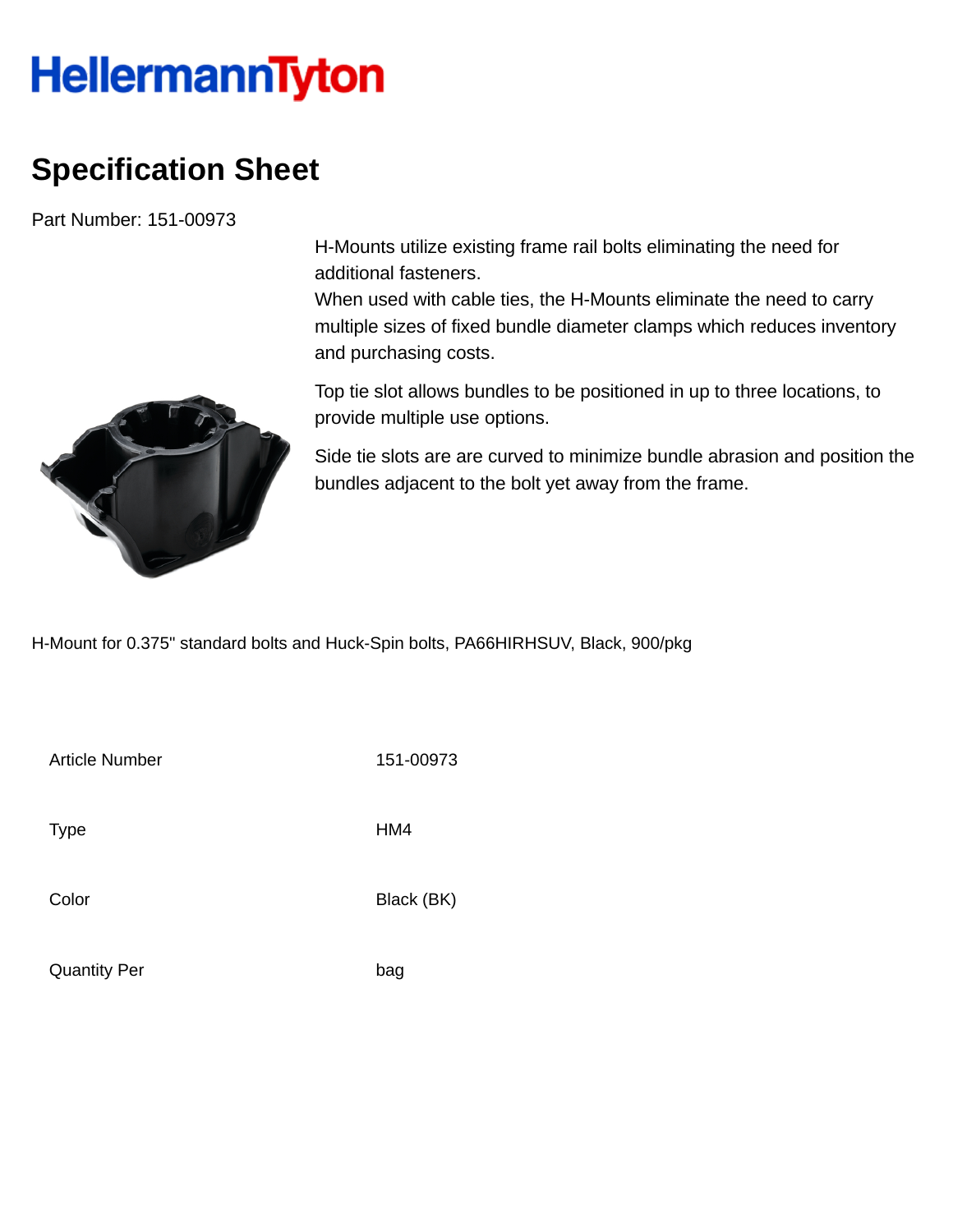| <b>Product Description</b>     | HellermannTyton H-Mounts offer a secure bundling solution that<br>utilizes existing frame rail bolts which reduces component costs and<br>improves installation time. The H-mounts have three bundle mounting<br>locations each accommodating ties up to 1/2" wide. H-Mounts fasten<br>with three bolt sizes: 1/2", 5/8", and 3/4". The top tie slot allows the<br>bundle to be positioned directly over the bolt. The two curved tie slots<br>on the sides position the bundles adjacent to the bolt yet away from<br>the frame. |
|--------------------------------|-----------------------------------------------------------------------------------------------------------------------------------------------------------------------------------------------------------------------------------------------------------------------------------------------------------------------------------------------------------------------------------------------------------------------------------------------------------------------------------------------------------------------------------|
| <b>Short Description</b>       | H-Mount for 0.375" standard bolts and Huck-Spin bolts,<br>PA66HIRHSUV, Black, 900/pkg                                                                                                                                                                                                                                                                                                                                                                                                                                             |
| <b>Global Part Name</b>        | HM4-PA66HIRHSUV-BK                                                                                                                                                                                                                                                                                                                                                                                                                                                                                                                |
|                                |                                                                                                                                                                                                                                                                                                                                                                                                                                                                                                                                   |
| Length L (Imperial)            | 1.97                                                                                                                                                                                                                                                                                                                                                                                                                                                                                                                              |
| Length L (Metric)              | 50.0                                                                                                                                                                                                                                                                                                                                                                                                                                                                                                                              |
| <b>Fixation Method</b>         | thread-bolt                                                                                                                                                                                                                                                                                                                                                                                                                                                                                                                       |
| Width W (Imperial)             | 1.17                                                                                                                                                                                                                                                                                                                                                                                                                                                                                                                              |
| Width W (Metric)               | 29.77                                                                                                                                                                                                                                                                                                                                                                                                                                                                                                                             |
| Height H (Imperial)            | 0.96                                                                                                                                                                                                                                                                                                                                                                                                                                                                                                                              |
| Height H (Metric)              | 24.29                                                                                                                                                                                                                                                                                                                                                                                                                                                                                                                             |
| Cable Tie Width Max (Imperial) | 0.052                                                                                                                                                                                                                                                                                                                                                                                                                                                                                                                             |
| Cable Tie Width Max (Metric)   | 13.2                                                                                                                                                                                                                                                                                                                                                                                                                                                                                                                              |
| <b>Bolt Size</b>               | $3/8$ "                                                                                                                                                                                                                                                                                                                                                                                                                                                                                                                           |